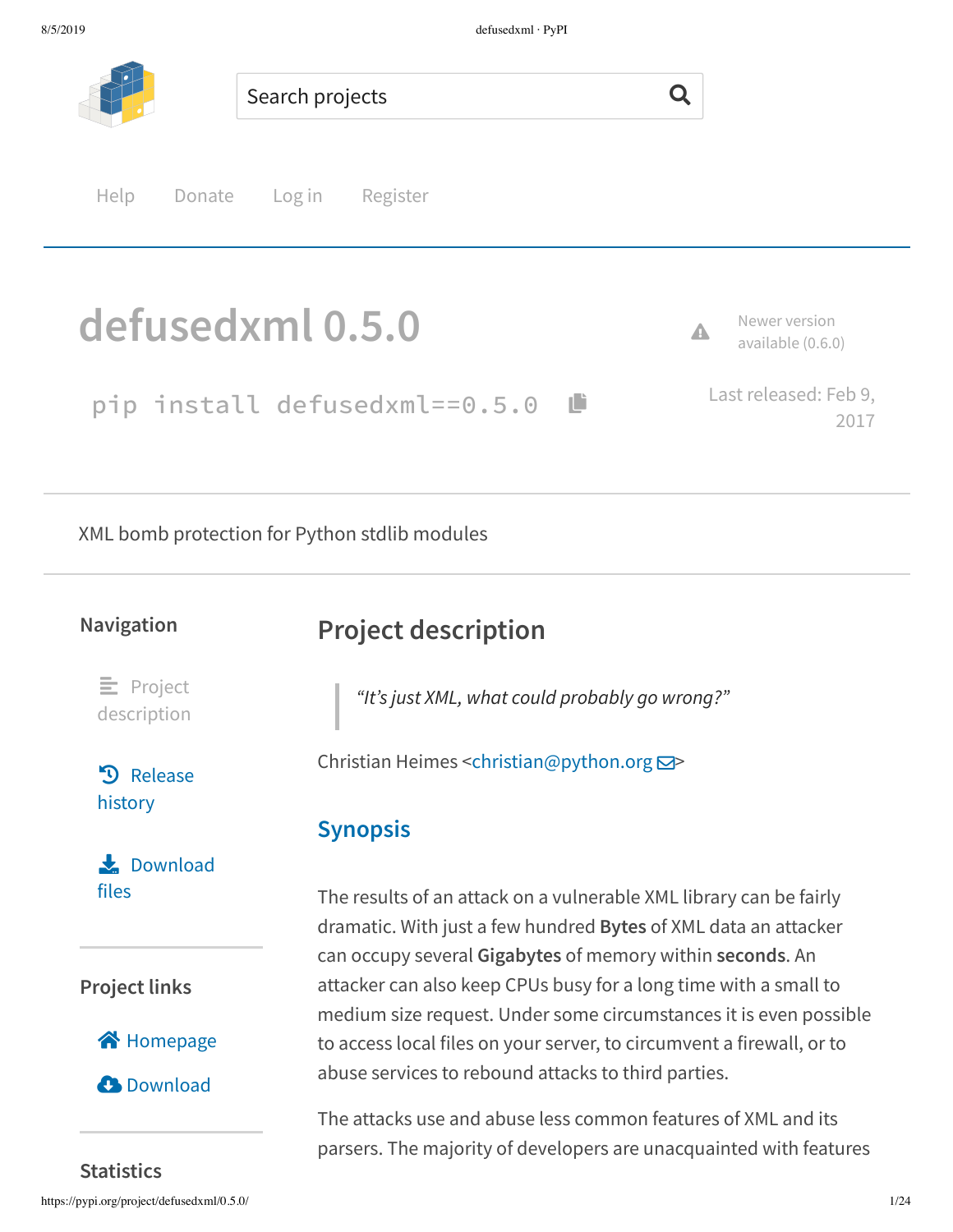GitHub statistics:

ɕ **Stars:** 126 æ

**Forks:** 25 æ

á **Open issues/PRs:** 8 æ

View statistics for this project via Libraries.io  $\mathbf{Z}$ , or by using Google **BigQuery**<sub>¤</sub>

### **Meta**

**License:** Python Software Foundation License (PSFL)

**Author:** Christian Heimes  $\boxdot$ 

ɶxml, bomb, DoS

## **Maintainers**



## **Classifiers**

## **Development Status**

5 - Production/Stable

**Intended Audience** Developers

**License** OSI Approved :: **Python Software** 

#### 8/5/2019 defusedxml · PyPI

such as processing instructions and entity expansions that XML inherited from SGML. At best they know about <!DOCTYPE> from experience with HTML but they are not aware that a document type definition (DTD) can generate an HTTP request or load a file from the file system.

None of the issues is new. They have been known for a long time. Billion laughs was first reported in 2003. Nevertheless some XML libraries and applications are still vulnerable and even heavy users of XML are surprised by these features. It's hard to say whom to blame for the situation. It's too short sighted to shift all blame on XML parsers and XML libraries for using insecure default settings. After all they properly implement XML specifications. Application developers must not rely that a library is always configured for security and potential harmful data by default.

Table of Contents

- Synopsis
- Attack vectors
	- billion laughs / exponential entity expansion
	- quadratic blowup entity expansion
	- external entity expansion (remote)
	- external entity expansion (local file)
	- DTD retrieval
- Python XML Libraries
	- Settings in standard library
- defusedxml
	- defusedxml (package)
	- defusedxml.cElementTree
	- defusedxml.ElementTree
	- defusedxml.expatreader
	- defusedxml.sax
	- defusedxml.expatbuilder
	- defusedxml.minidom
	- defusedxml.pulldom
	- defusedxml.xmlrpc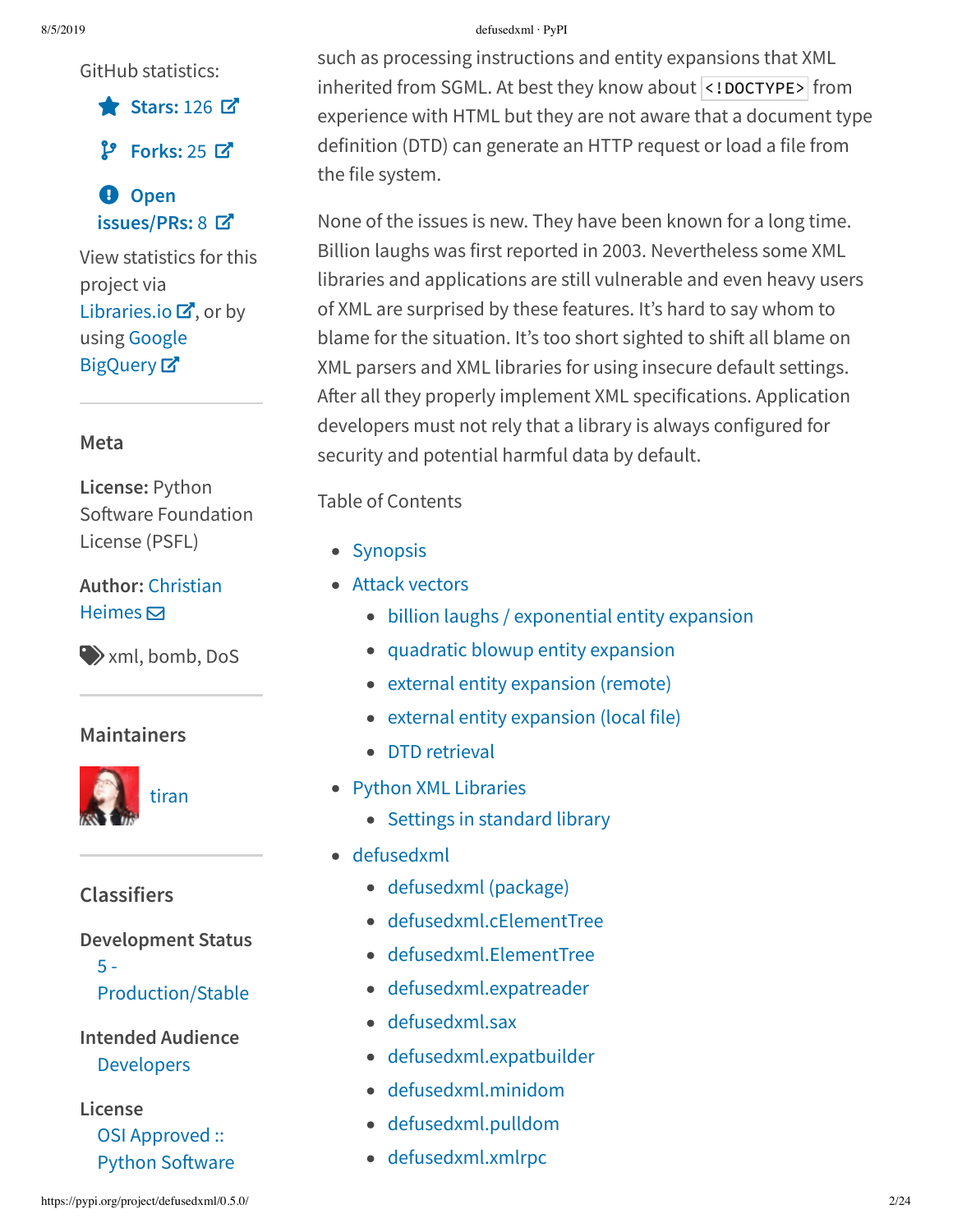## Foundation License

# **Natural Language** English

- **Programming Language**
	- Python
	- Python :: 2
	- Python :: 2.7
	- Python :: 3
	- Python :: 3.4
	- Python :: 3.5 Python :: 3.6
- **Topic**

Text Processing :: Markup :: XML

- defusedxml.lxml
- defusedexpat
	- Modifications in expat
- How to avoid XML vulnerabilities
- Other things to consider
	- attribute blowup / hash collision attack
	- decompression bomb
	- Processing Instruction
	- Other DTD features
	- XPath
	- XPath injection attacks
	- XInclude
	- XMLSchema location
	- XSL Transformation
- Related CVEs
- Other languages / frameworks
	- Perl
	- Ruby
	- $\bullet$  PHP
	- C# / .NET / Mono
	- Java
- TODO
- License
- Acknowledgements
- References
- Changelog
	- defusedxml 0.5.0
	- defusedxml 0.5.0.rc1
	- defusedxml 0.4.1
	- defusedxml 0.4
	- defusedxml 0.3
	- defusedxml 0.2
	- defusedxml 0.1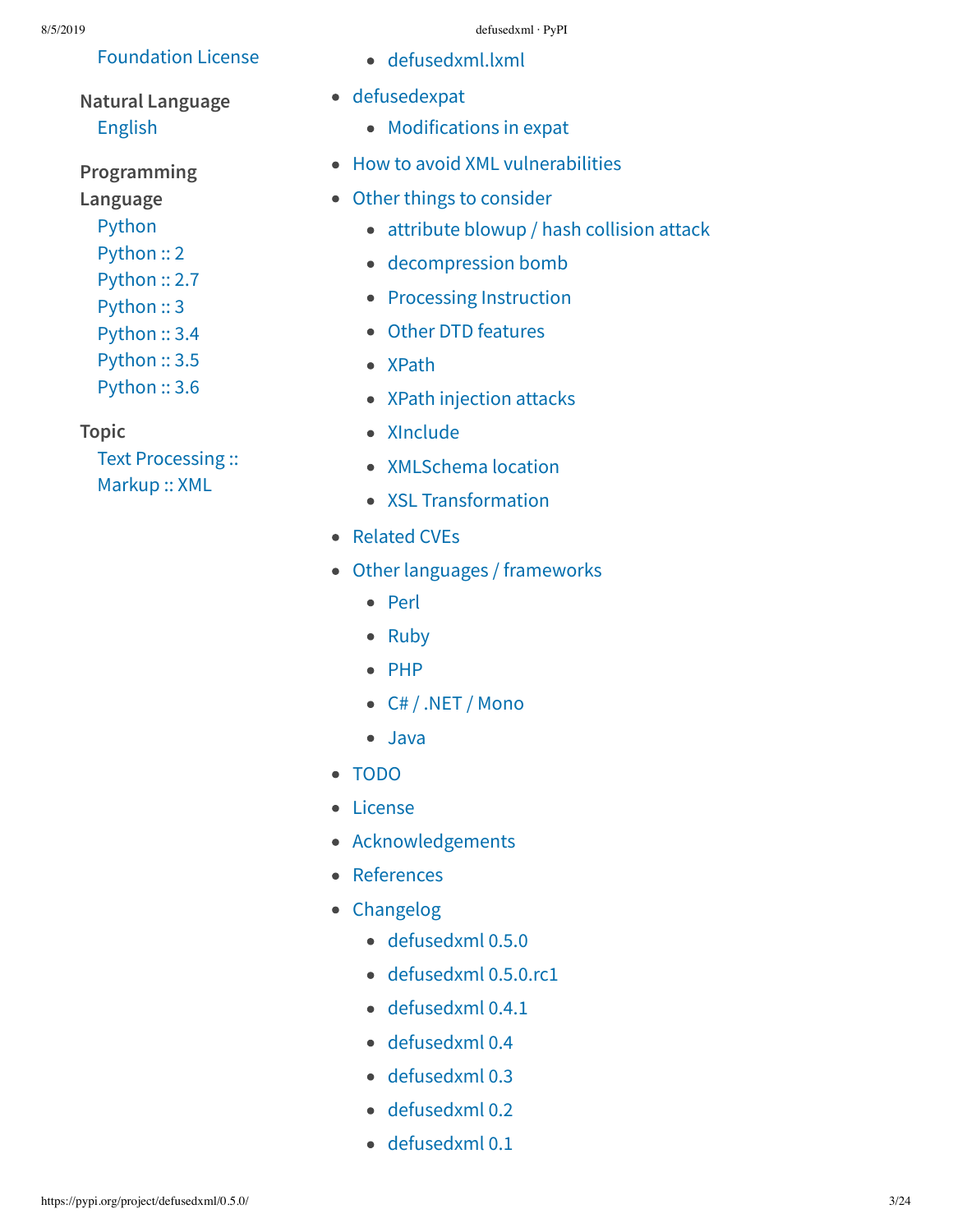### **Attack vectors**

## **billion laughs / exponential entity expansion**

The Billion Laughs attack – also known as exponential entity expansion – uses multiple levels of nested entities. The original example uses 9 levels of 10 expansions in each level to expand the string  $\overline{{\color{black} \text{lo1}}}$  to a string of 3  $^{\star}$  10  $^9$  bytes, hence the name "billion laughs". The resulting string occupies 3 GB (2.79 GiB) of memory; intermediate strings require additional memory. Because most parsers don't cache the intermediate step for every expansion it is repeated over and over again. It increases the CPU load even more.

An XML document of just a few hundred bytes can disrupt all services on a machine within seconds.

Example XML:

```
<!DOCTYPE xmlbomb [
<!ENTITY a "1234567890" >
<!ENTITY b "&a;&a;&a;&a;&a;&a;&a;&a;">
<!ENTITY c "&b;&b;&b;&b;&b;&b;&b;&b;">
<!ENTITY d "&c;&c;&c;&c;&c;&c;&c;&c;">
\geq<bomb>&d;</bomb>
```
## **quadratic blowup entity expansion**

A quadratic blowup attack is similar to a Billion Laughs attack; it abuses entity expansion, too. Instead of nested entities it repeats one large entity with a couple of thousand chars over and over again. The attack isn't as efficient as the exponential case but it avoids triggering countermeasures of parsers against heavily nested entities. Some parsers limit the depth and breadth of a single entity but not the total amount of expanded text throughout an entire XML document.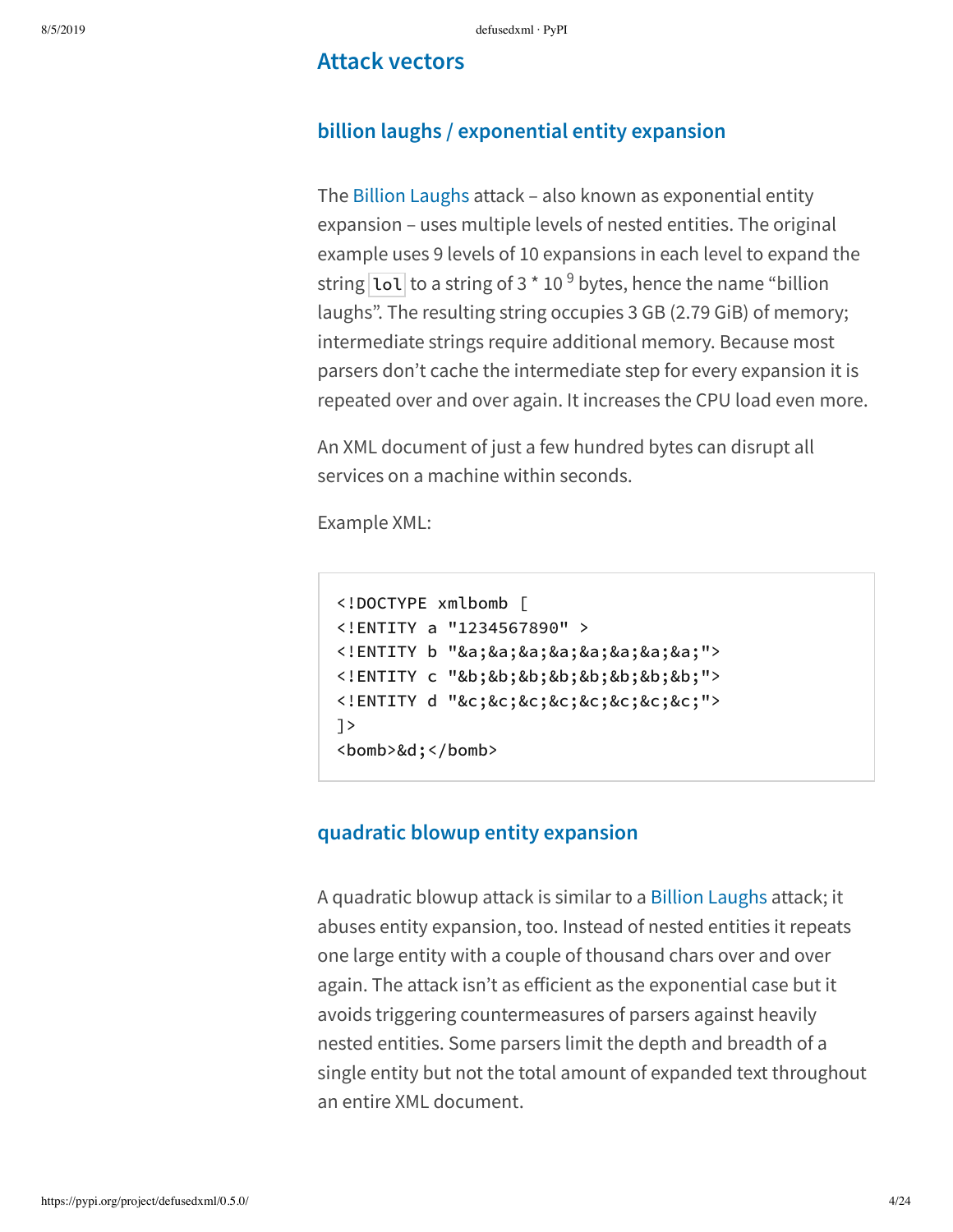A medium-sized XML document with a couple of hundred kilobytes can require a couple of hundred MB to several GB of memory. When the attack is combined with some level of nested expansion an attacker is able to achieve a higher ratio of success.

```
<!DOCTYPE bomb [
<!ENTITY a "xxxxxxx... a couple of ten thousand chars
]>
<bomb>&a;&a;&a;... repeat</bomb>
```
## **external entity expansion (remote)**

Entity declarations can contain more than just text for replacement. They can also point to external resources by public identifiers or system identifiers. System identifiers are standard URIs. When the URI is a URL (e.g. a  $\frac{h_t}{v}$  // locator) some parsers download the resource from the remote location and embed them into the XML document verbatim.

Simple example of a parsed external entity:

```
<!DOCTYPE external [
<!ENTITY ee SYSTEM "http://www.python.org/some.xml">
\left| \right\rangle<root>&ee;</root>
```
The case of parsed external entities works only for valid XML content. The XML standard also supports unparsed external entities with a NData declaration.

External entity expansion opens the door to plenty of exploits. An attacker can abuse a vulnerable XML library and application to rebound and forward network requests with the IP address of the server. It highly depends on the parser and the application what kind of exploit is possible. For example:

An attacker can circumvent firewalls and gain access to restricted resources as all the requests are made from an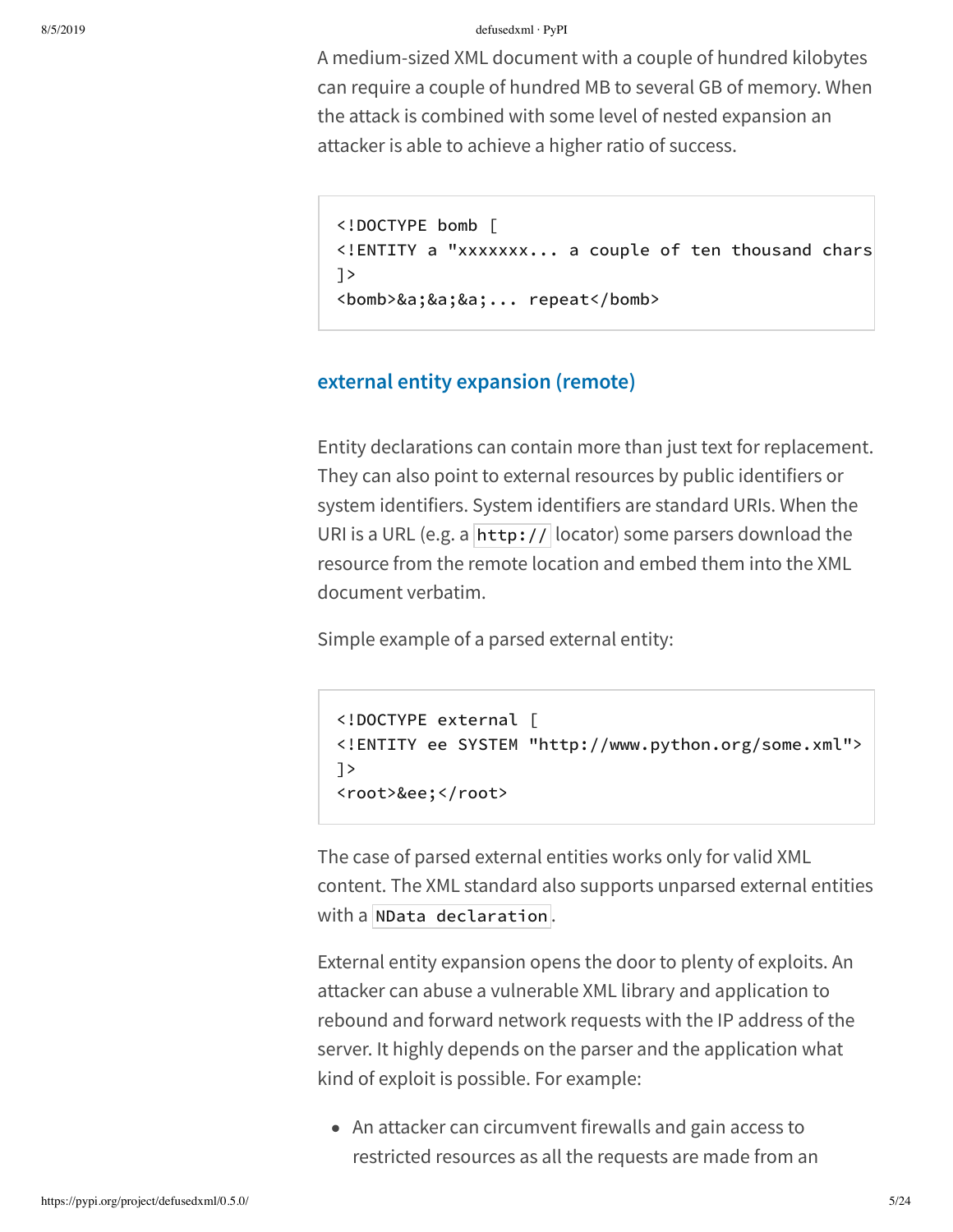internal and trustworthy IP address, not from the outside.

- An attacker can abuse a service to attack, spy on or DoS your servers but also third party services. The attack is disguised with the IP address of the server and the attacker is able to utilize the high bandwidth of a big machine.
- An attacker can exhaust additional resources on the machine, e.g. with requests to a service that doesn't respond or responds with very large files.
- $\bullet$  An attacker may gain knowledge, when, how often and from which IP address a XML document is accessed.
- An attacker could send mail from inside your network if the URL handler supports  $\frac{1}{1}$  smtp:// URIs.

### **external entity expansion (local file)**

External entities with references to local files are a sub-case of external entity expansion. It's listed as an extra attack because it deserves extra attention. Some XML libraries such as lxml disable network access by default but still allow entity expansion with local file access by default. Local files are either referenced with a file:// URL or by a file path (either relative or absolute).

An attacker may be able to access and download all files that can be read by the application process. This may include critical configuration files, too.

```
<!DOCTYPE external [
<!ENTITY ee SYSTEM "file:///PATH/TO/simple.xml">
]>
<root>&ee;</root>
```
## **DTD** retrieval

This case is similar to external entity expansion, too. Some XML libraries like Python's xml.dom.pulldom retrieve document type definitions from remote or local locations. Several attack scenarios from the external entity case apply to this issue as well.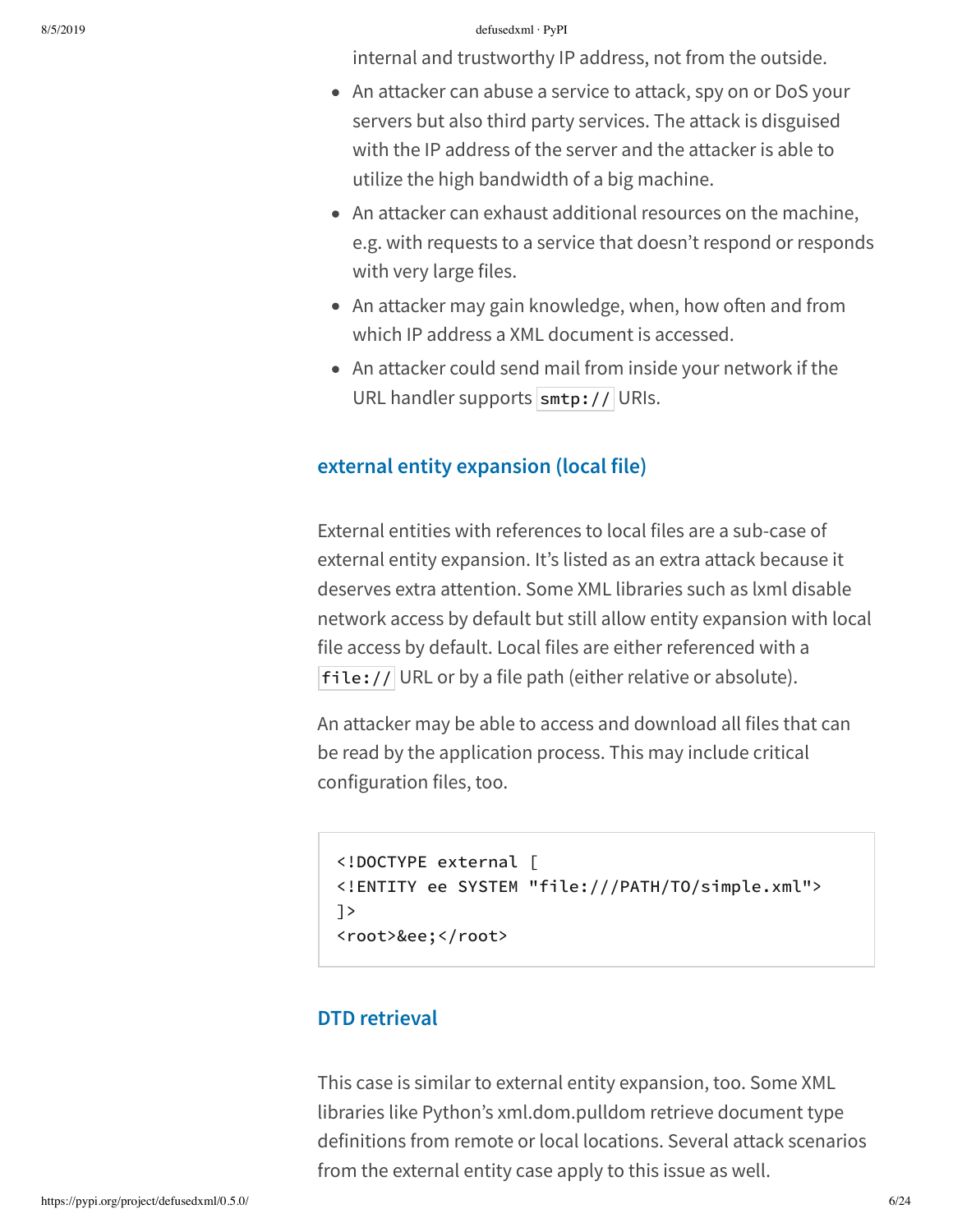```
<?xml version="1.0" encoding="utf-8"?>
<!DOCTYPE html PUBLIC "-//W3C//DTD XHTML 1.0 Transiti
 "http://www.w3.org/TR/xhtml1/DTD/xhtml1-transitiona
<html>
   <head/>
   <body>text</body>
</html>
```
# **Python XML Libraries**

| vulnerabilities and features                    |             |              |             |             |             |               |              |
|-------------------------------------------------|-------------|--------------|-------------|-------------|-------------|---------------|--------------|
| kind                                            | sax         | etree        | minidom     | pulldom     | xmlrpc      | <b>lxml</b>   | genshi       |
| billion<br>laughs                               | <b>True</b> | <b>True</b>  | <b>True</b> | <b>True</b> | <b>True</b> | False<br>(1)  | False<br>(5) |
| quadratic<br>blowup                             | <b>True</b> | <b>True</b>  | <b>True</b> | <b>True</b> | <b>True</b> | <b>True</b>   | False<br>(5) |
| external<br>entity<br>expansion<br>(remote)     | <b>True</b> | False<br>(3) | False (4)   | <b>True</b> | false       | False<br>(1)  | False<br>(5) |
| external<br>entity<br>expansion<br>(local file) | <b>True</b> | False<br>(3) | False (4)   | <b>True</b> | false       | <b>True</b>   | False<br>(5) |
| <b>DTD</b><br>retrieval                         | <b>True</b> | False        | False       | <b>True</b> | false       | False<br>(1)  | False        |
| gzip<br>bomb                                    | False       | False        | False       | False       | <b>True</b> | partly<br>(2) | False        |
| xpath<br>support<br>(7)                         | False       | False        | False       | False       | False       | <b>True</b>   | False        |
| xsl(t)<br>support<br>(7)                        | False       | False        | False       | False       | False       | <b>True</b>   | False        |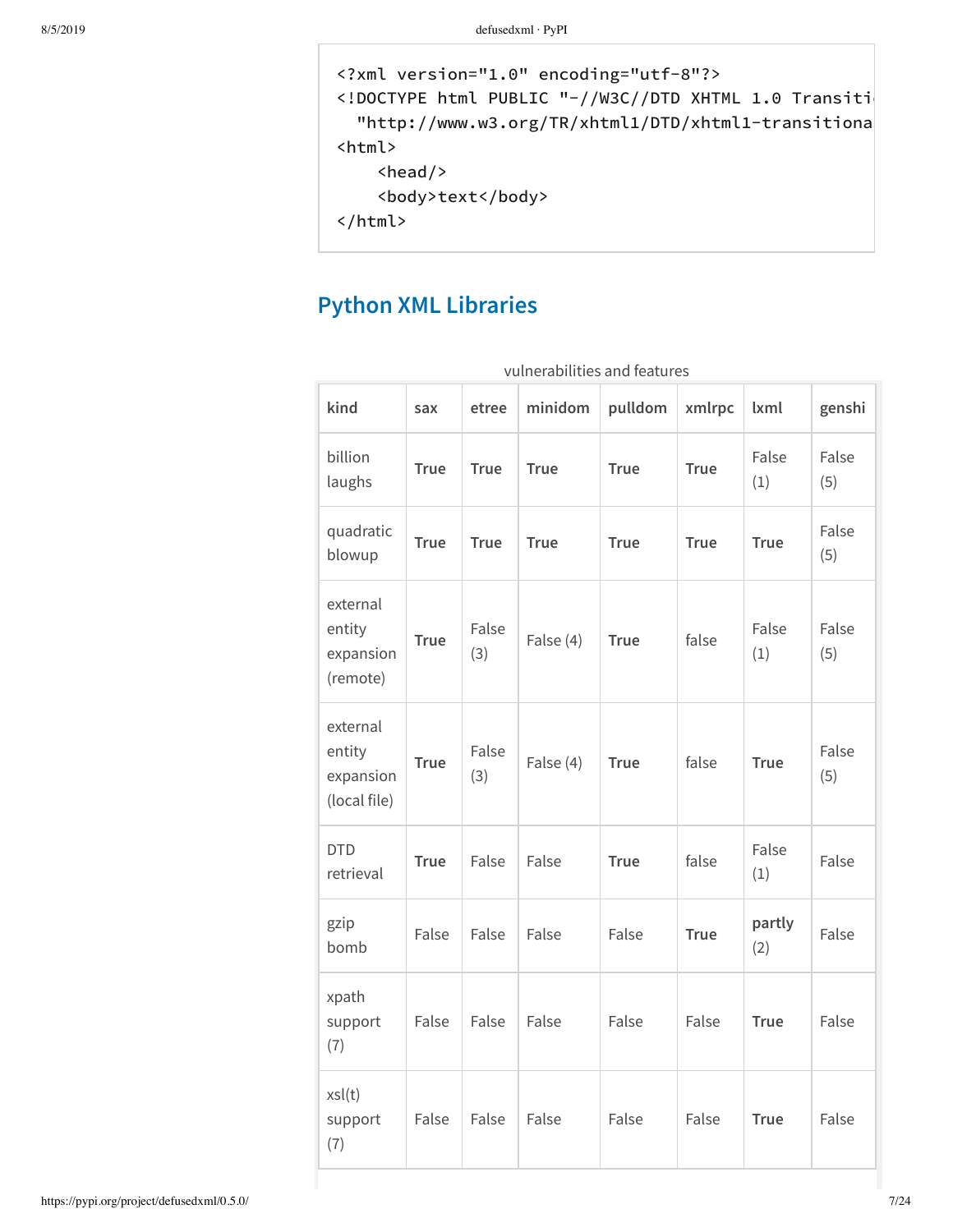| kind                       | sax   | etree              | minidom | pulldom | xmlrpc | lxml               | genshi      |
|----------------------------|-------|--------------------|---------|---------|--------|--------------------|-------------|
| xinclude<br>support<br>(7) | False | <b>True</b><br>(6) | False   | False   | False  | <b>True</b><br>(6) | <b>True</b> |
| C library                  | expat | expat              | expat   | expat   | expat  | libxml2            | expat       |

- 1. Lxml is protected against billion laughs attacks and doesn't do network lookups by default.
- 2. libxml2 and lxml are not directly vulnerable to gzip decompression bombs but they don't protect you against them either.
- 3. xml.etree doesn't expand entities and raises a ParserError when an entity occurs.
- 4. minidom doesn't expand entities and simply returns the unexpanded entity verbatim.
- 5. genshi.input of genshi 0.6 doesn't support entity expansion and raises a ParserError when an entity occurs.
- 6. Library has (limited) XInclude support but requires an additional step to process inclusion.
- 7. These are features but they may introduce exploitable holes, see Other things to consider

## **Settings in standard library**

**xml.sax.handler Features**

**feature\_external\_ges (http://xml.org/sax/features/externalgeneral-entities)**

disables external entity expansion

## **feature\_external\_pes (http://xml.org/sax/features/externalparameter-entities)**

the option is ignored and doesn't modify any functionality

**DOM xml.dom.xmlbuilder.Options**

**external\_parameter\_entities**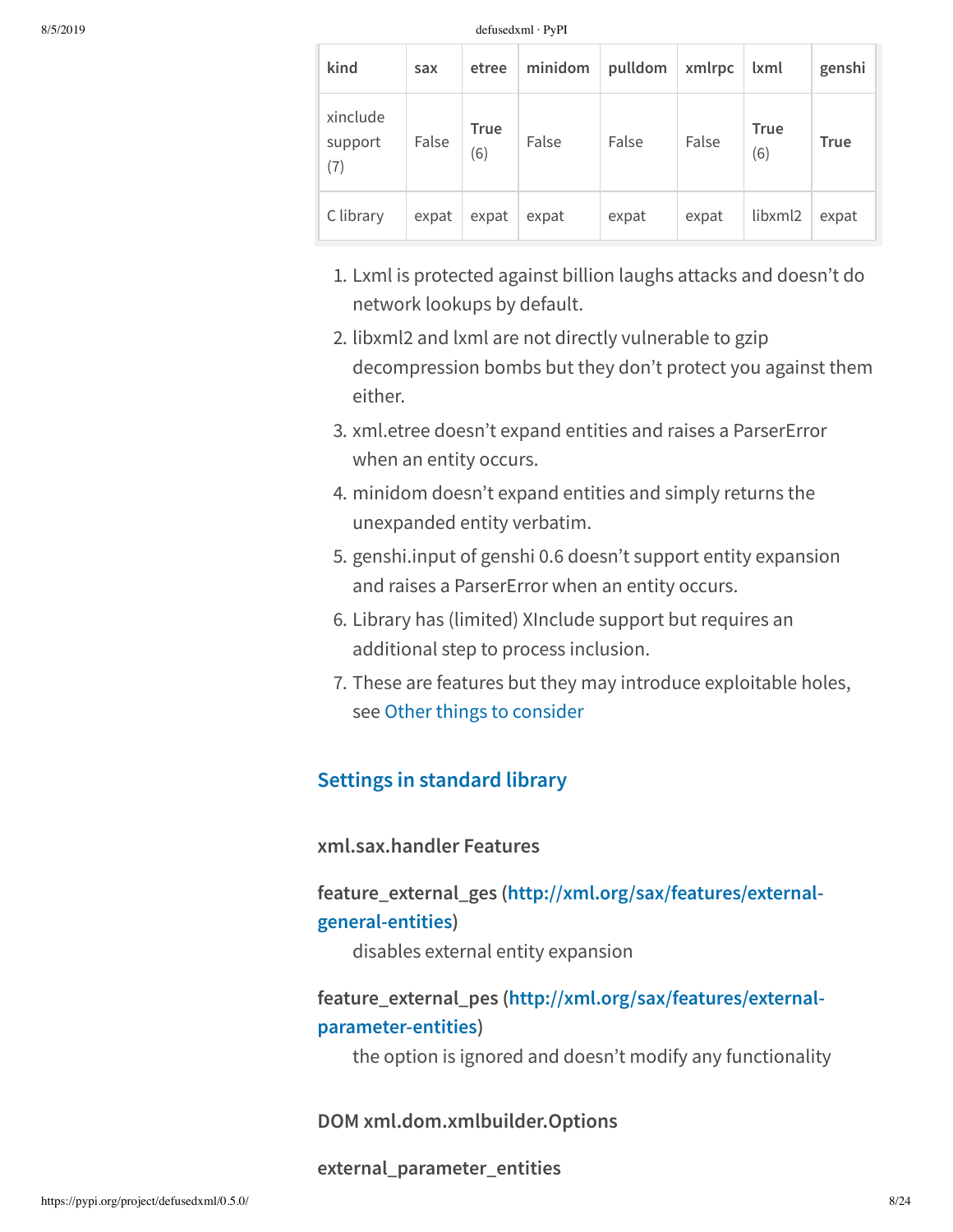ignored

**external\_general\_entities** ignored

**external\_dtd\_subset** ignored

**entities**

unsure

# **defusedxml**

The defusedxml package (defusedxml on PyPI) contains several Python-only workarounds and fixes for denial of service and other vulnerabilities in Python's XML libraries. In order to benefit from the protection you just have to import and use the listed functions / classes from the right defusedxml module instead of the original module. Merely defusedxml.xmlrpc is implemented as monkey patch.

Instead of:

>>> from xml.etree.ElementTree import parse >>> et = parse(xmlfile)

alter code to:

```
>>> from defusedxml.ElementTree import parse
>>> et = parse(xmlfile)
```
Additionally the package has an **untested** function to monkey patch all stdlib modules with defusedxml.defuse\_stdlib() .

All functions and parser classes accept three additional keyword arguments. They return either the same objects as the original functions or compatible subclasses.

**forbid\_dtd (default: False)**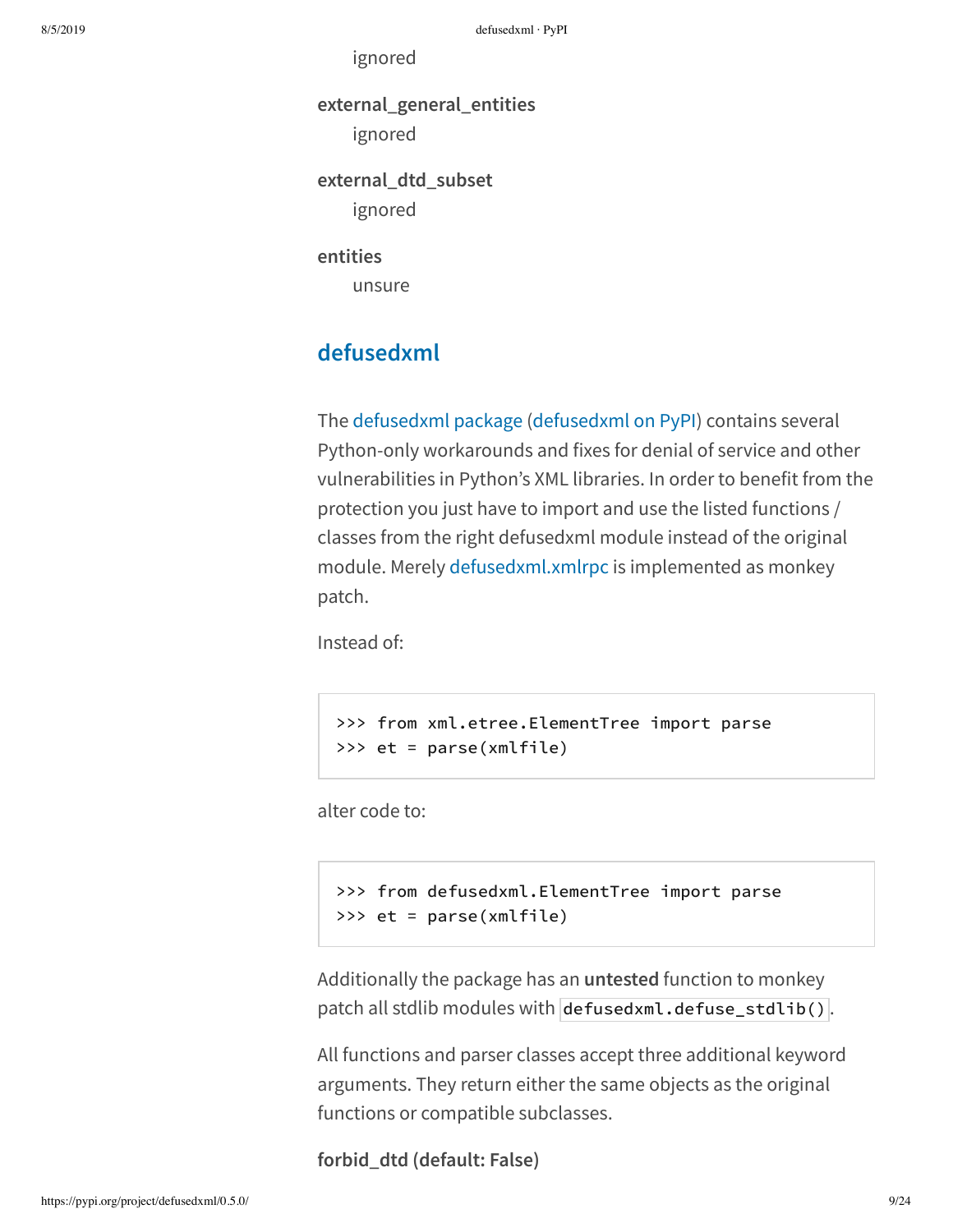disallow XML with a <! DOCTYPE> processing instruction and raise a *DTDForbidden* exception when a DTD processing instruction is found.

### **forbid\_entities (default: True)**

disallow XML with <! ENTITY> declarations inside the DTD and raise an *EntitiesForbidden* exception when an entity is declared.

### **forbid\_external (default: True)**

disallow any access to remote or local resources in external entities or DTD and raising an *ExternalReferenceForbidden* exception when a DTD or entity references an external resource.

## **defusedxml (package)**

DefusedXmlException, DTDForbidden, EntitiesForbidden, ExternalReferenceForbidden, NotSupportedError

defuse\_stdlib() (*experimental*)

## **defusedxml.cElementTree**

parse(), iterparse(), fromstring(), XMLParser

## **defusedxml.ElementTree**

parse(), iterparse(), fromstring(), XMLParser

## **defusedxml.expatreader**

create\_parser(), DefusedExpatParser

## **defusedxml.sax**

parse(), parseString(), create\_parser()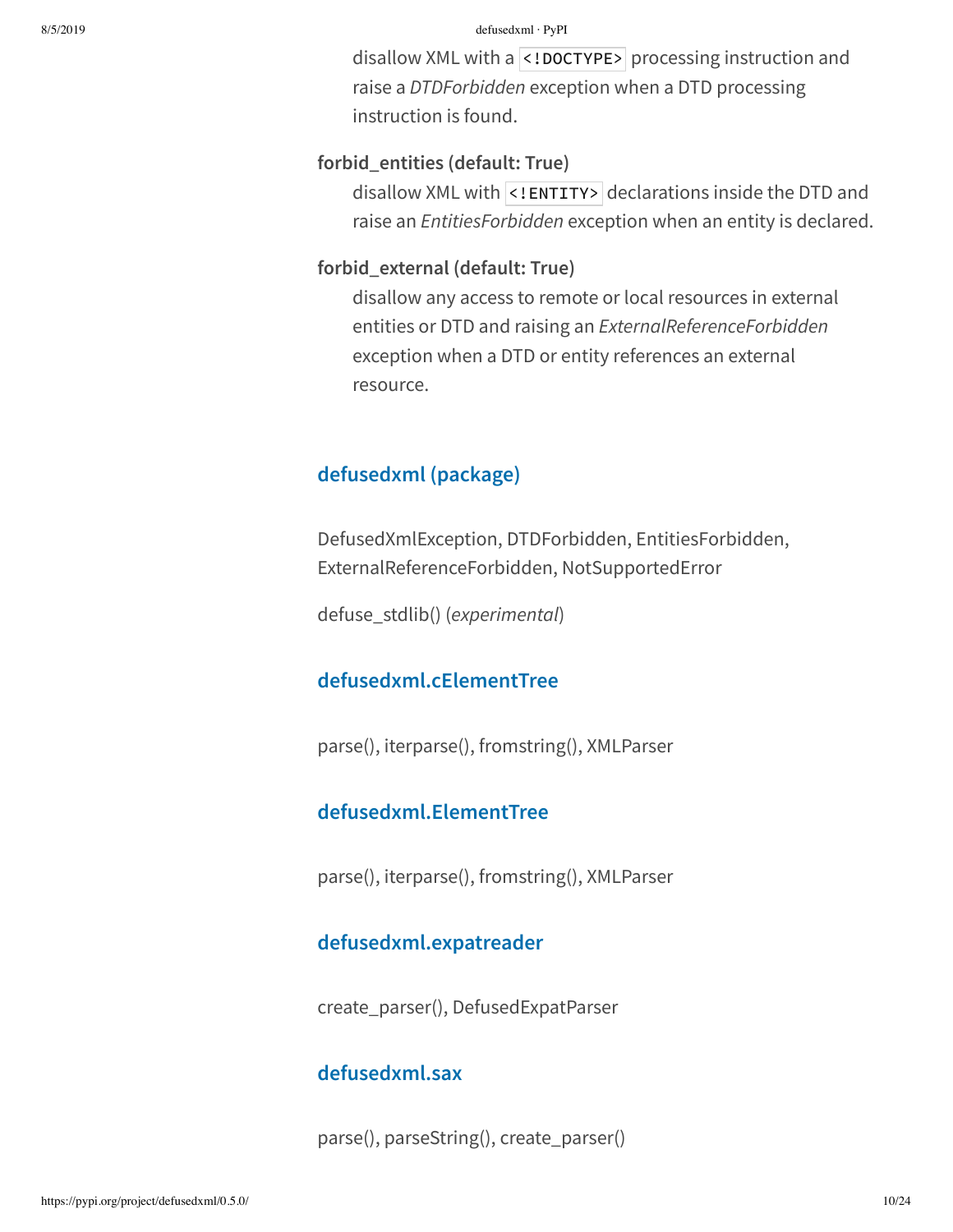### **defusedxml.expatbuilder**

parse(), parseString(), DefusedExpatBuilder, DefusedExpatBuilderNS

## **defusedxml.minidom**

parse(), parseString()

### **defusedxml.pulldom**

parse(), parseString()

## **defusedxml.xmlrpc**

The fix is implemented as monkey patch for the stdlib's xmlrpc package (3.x) or xmlrpclib module (2.x). The function *monkey\_patch()* enables the fixes, *unmonkey\_patch()* removes the patch and puts the code in its former state.

The monkey patch protects against XML related attacks as well as decompression bombs and excessively large requests or responses. The default setting is 30 MB for requests, responses and gzip decompression. You can modify the default by changing the module variable *MAX\_DATA*. A value of *-1* disables the limit.

## **defusedxml.lxml**

The module acts as an *example* how you could protect code that uses lxml.etree. It implements a custom Element class that filters out Entity instances, a custom parser factory and a thread local storage for parser instances. It also has a check\_docinfo() function which inspects a tree for internal or external DTDs and entity declarations. In order to check for entities lxml > 3.0 is required.

parse(), fromstring() RestrictedElement, GlobalParserTLS, getDefaultParser(), check\_docinfo()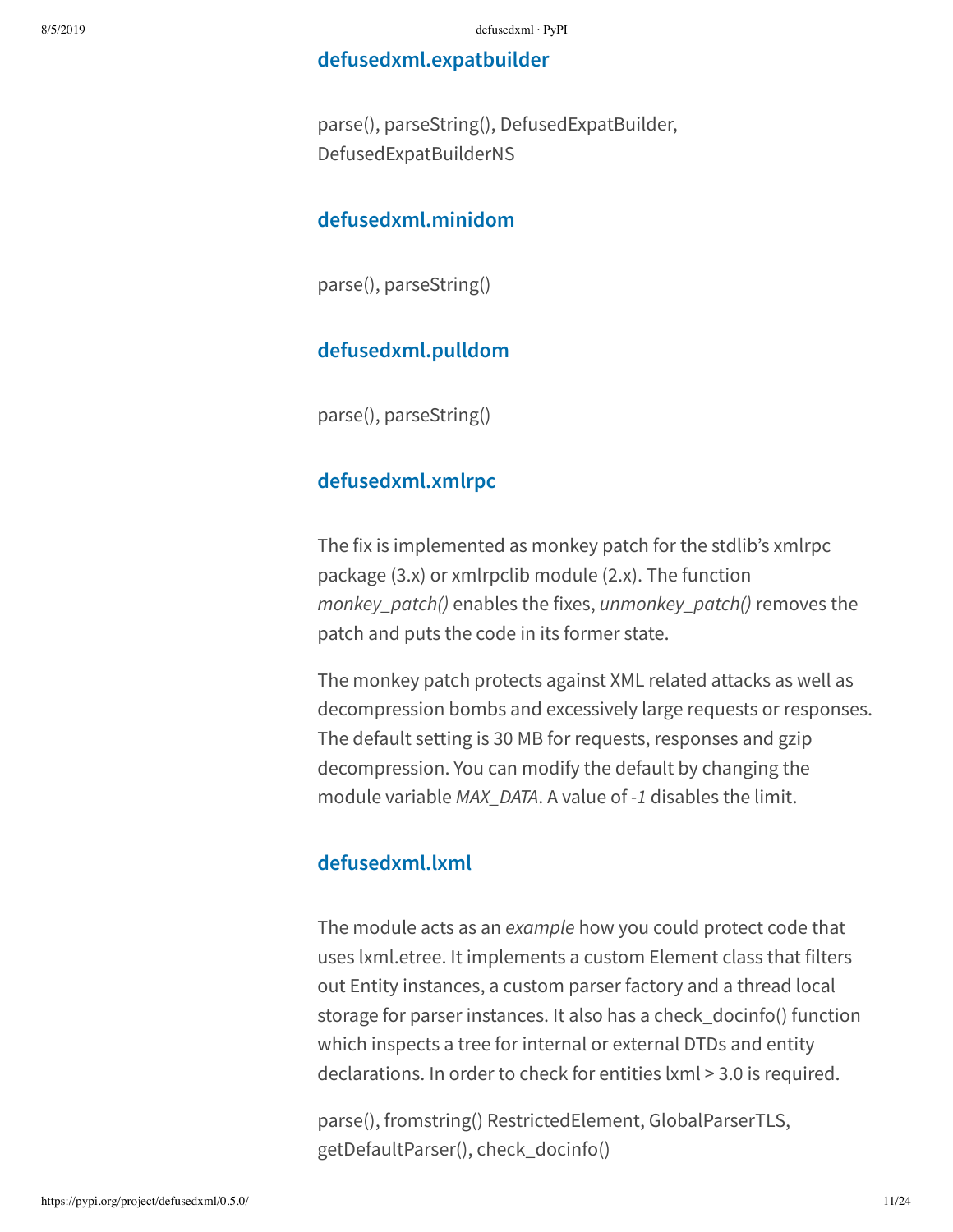## **defusedexpat**

The defusedexpat package (defusedexpat on PyPI) comes with binary extensions and a modified expat libary instead of the standard expat parser. It's basically a stand-alone version of the patches for Python's standard library C extensions.

## **Modifications in expat**

new definitions:

XML\_BOMB\_PROTECTION XML\_DEFAULT\_MAX\_ENTITY\_INDIRECTIONS XML\_DEFAULT\_MAX\_ENTITY\_EXPANSIONS XML\_DEFAULT\_RESET\_DTD

new XML\_FeatureEnum members:

XML\_FEATURE\_MAX\_ENTITY\_INDIRECTIONS XML\_FEATURE\_MAX\_ENTITY\_EXPANSIONS XML\_FEATURE\_IGNORE\_DTD

new XML\_Error members:

XML\_ERROR\_ENTITY\_INDIRECTIONS XML\_ERROR\_ENTITY\_EXPANSION

new API functions:

int XML\_GetFeature(XML\_Parser parser, enum XML\_FeatureEnum feature, long \*value); int XML\_SetFeature(XML\_Parser parser, enum XML\_FeatureEnum feature, long value); int XML\_GetFeatureDefault(enum XML\_FeatureEnum featur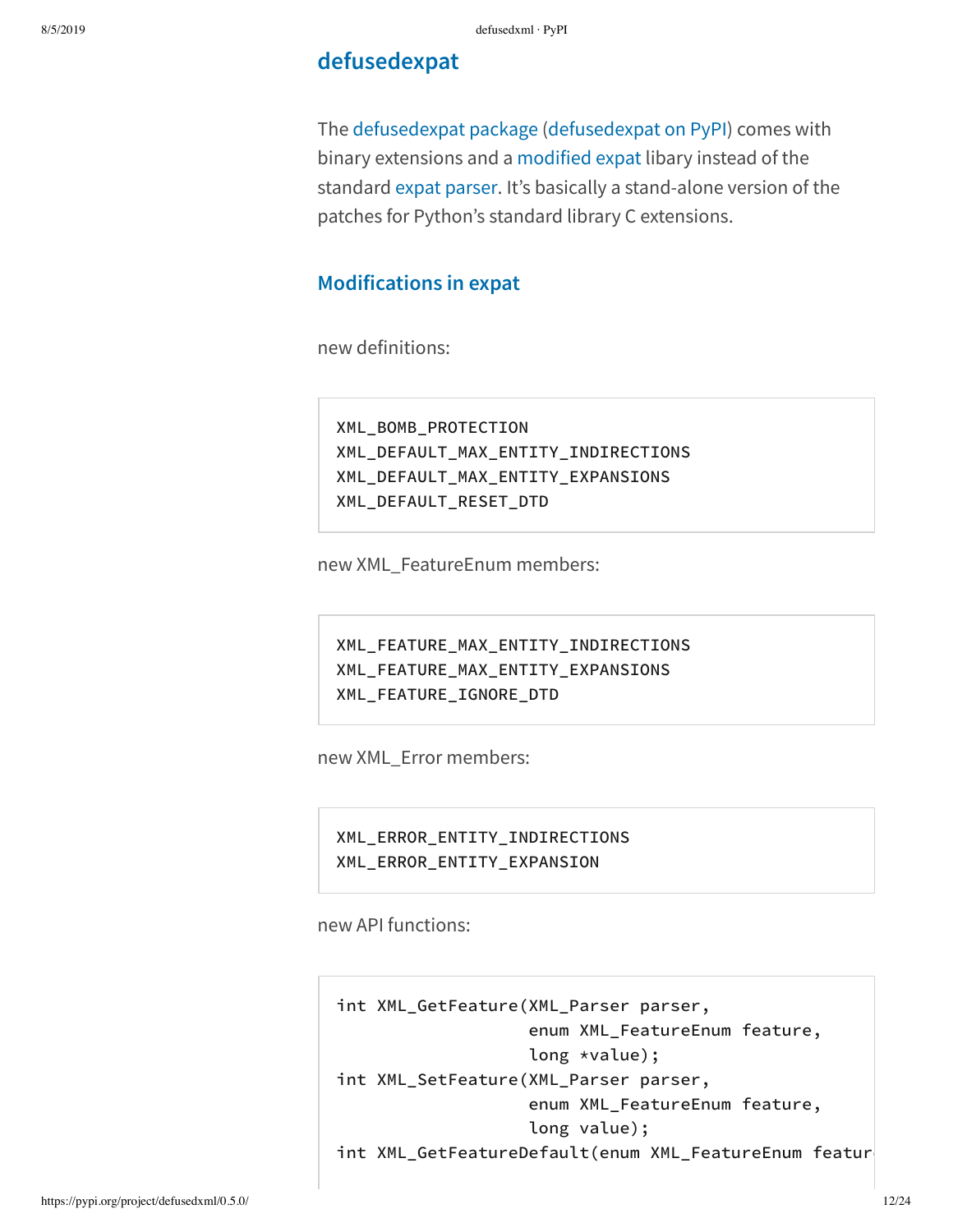long \*value); int XML SetFeatureDefault(enum XML FeatureEnum featur long value);

### **XML\_FEATURE\_MAX\_ENTITY\_INDIRECTIONS**

Limit the amount of indirections that are allowed to occur during the expansion of a nested entity. A counter starts when an entity reference is encountered. It resets after the entity is fully expanded. The limit protects the parser against exponential entity expansion attacks (aka billion laughs attack). When the limit is exceeded the parser stops and fails with *XML\_ERROR\_ENTITY\_INDIRECTIONS*. A value of 0 disables the protection.

### **Supported range**

0 .. UINT\_MAX

### **Default**

40

### **XML\_FEATURE\_MAX\_ENTITY\_EXPANSIONS**

Limit the total length of all entity expansions throughout the entire document. The lengths of all entities are accumulated in a parser variable. The setting protects against quadratic blowup attacks (lots of expansions of a large entity declaration). When the sum of all entities exceeds the limit, the parser stops and fails with *XML\_ERROR\_ENTITY\_EXPANSION*. A value of 0 disables the protection.

#### **Supported range**

0 .. UINT\_MAX

### **Default**

8 MiB

### **XML\_FEATURE\_RESET\_DTD**

Reset all DTD information after the <!DOCTYPE> block has been parsed. When the flag is set (default: false) all DTD information after the endDoctypeDeclHandler has been called. The flag can be set inside the endDoctypeDeclHandler. Without DTD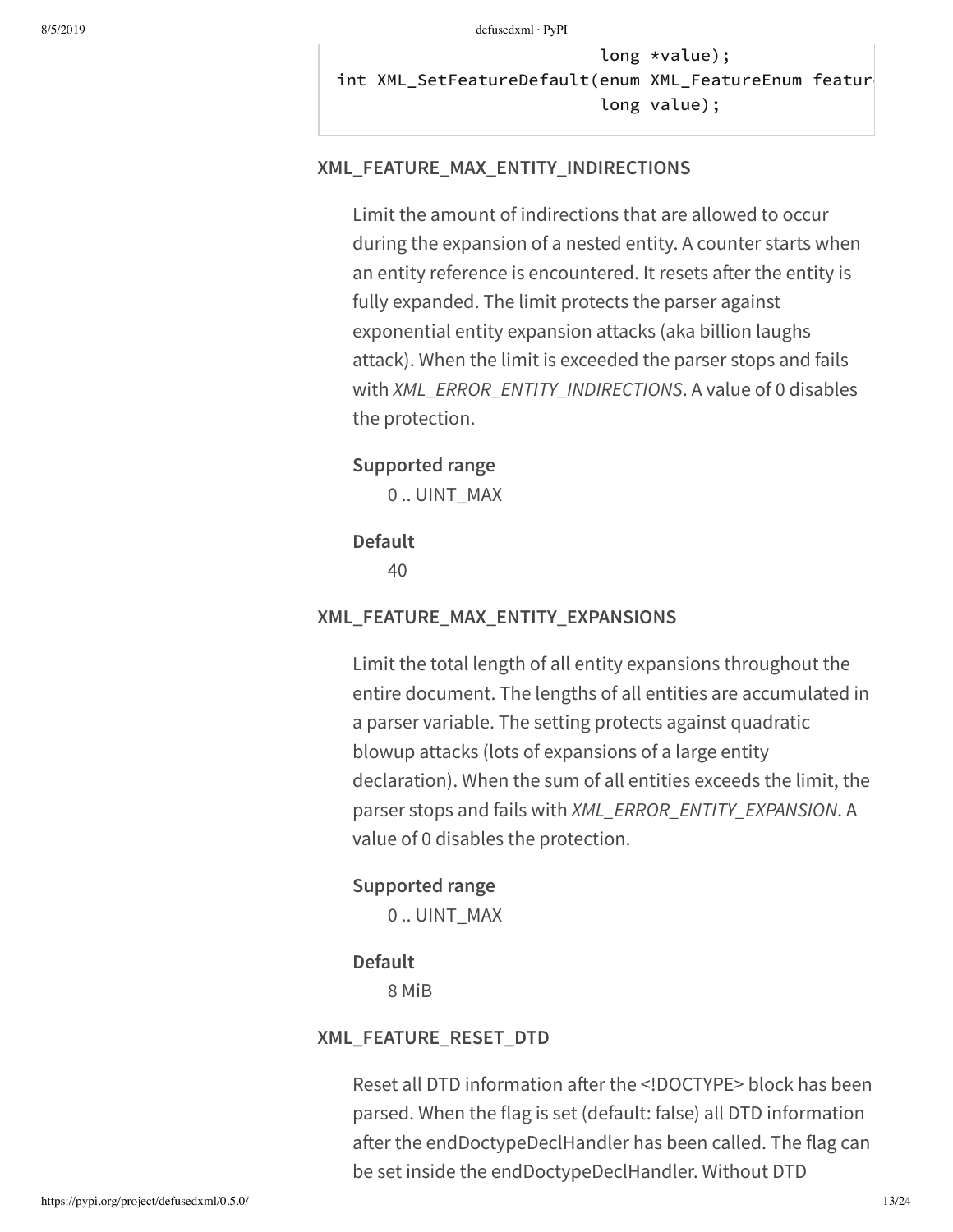information any entity reference in the document body leads to *XML\_ERROR\_UNDEFINED\_ENTITY*.

**Supported range**

0, 1

**Default**

 $\Omega$ 

# **How to avoid XML vulnerabilities**

# **Best practices**

- Don't allow DTDs
- Don't expand entities
- Don't resolve externals
- Limit parse depth
- Limit total input size
- Limit parse time
- Favor a SAX or iterparse-like parser for potential large data
- Validate and properly quote arguments to XSL transformations and XPath queries
- Don't use XPath expression from untrusted sources
- Don't apply XSL transformations that come untrusted sources

(based on Brad Hill's Attacking XML Security)

# **Other things to consider**

XML, XML parsers and processing libraries have more features and possible issue that could lead to DoS vulnerabilities or security exploits in applications. I have compiled an incomplete list of theoretical issues that need further research and more attention. The list is deliberately pessimistic and a bit paranoid, too. It contains things that might go wrong under daffy circumstances.

## **attribute blowup / hash collision attack**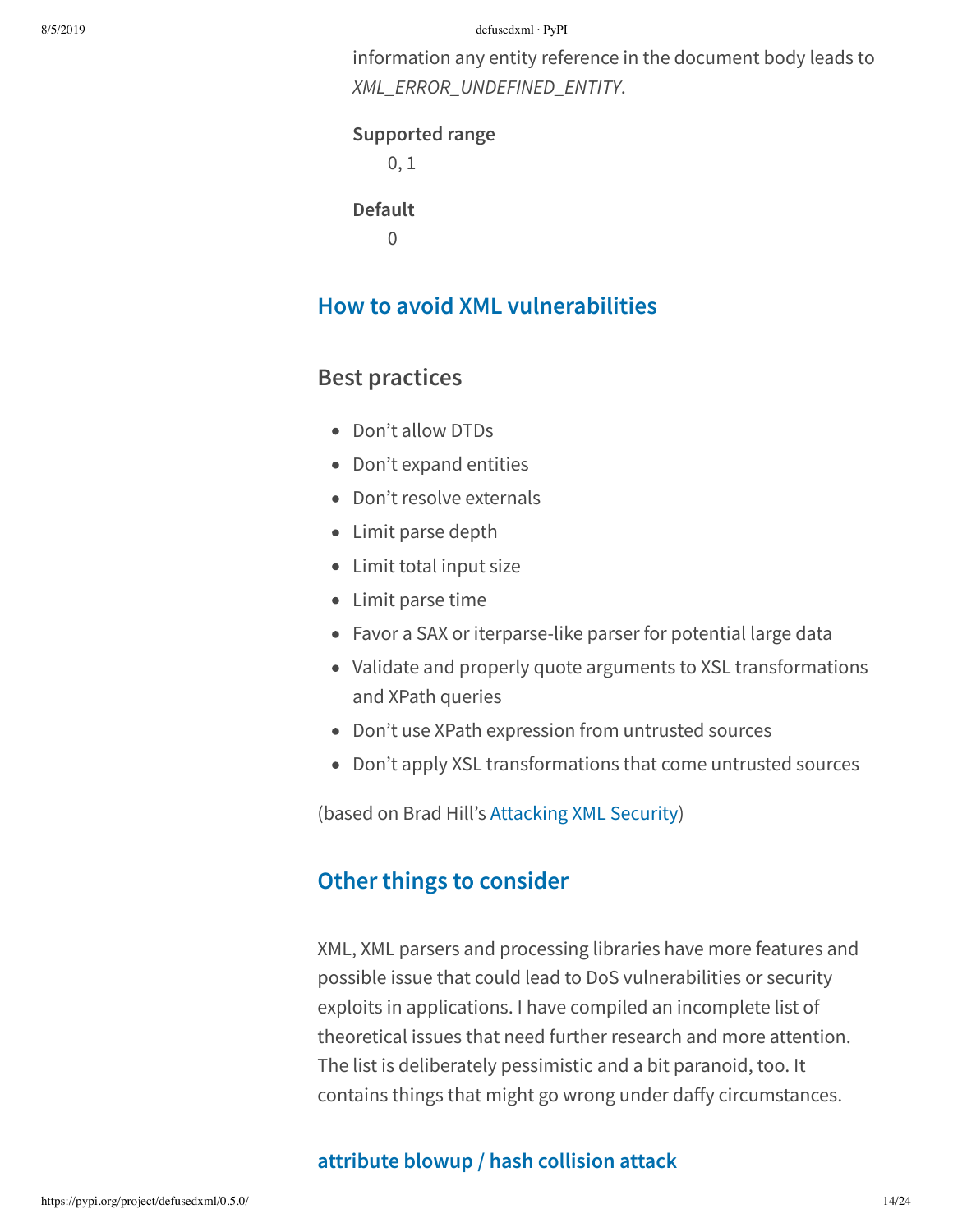XML parsers may use an algorithm with quadratic runtime O(n  $^2$ ) to handle attributes and namespaces. If it uses hash tables (dictionaries) to store attributes and namespaces the implementation may be vulnerable to hash collision attacks, thus reducing the performance to O(n <sup>2</sup>) again. In either case an attacker is able to forge a denial of service attack with an XML document that contains thousands upon thousands of attributes in a single node.

I haven't researched yet if expat, pyexpat or libxml2 are vulnerable.

### **decompression bomb**

The issue of decompression bombs (aka ZIP bomb) apply to all XML libraries that can parse compressed XML stream like gzipped HTTP streams or LZMA-ed files. For an attacker it can reduce the amount of transmitted data by three magnitudes or more. Gzip is able to compress 1 GiB zeros to roughly 1 MB, lzma is even better:

```
$ dd if=/dev/zero bs=1M count=1024 | gzip > zeros.gz
$ dd if=(dev/zero bs=1M count=1024 | lzma-z > zeros.$ ls -sh zeros.*
1020K zeros.gz
 148K zeros.xy
```
None of Python's standard XML libraries decompress streams except for  $xm$  rpclib. The module is vulnerable <http://bugs.python.org/issue16043> to decompression bombs.

lxml can load and process compressed data through libxml2 transparently. libxml2 can handle even very large blobs of compressed data efficiently without using too much memory. But it doesn't protect applications from decompression bombs. A carefully written SAX or iterparse-like approach can be safe.

### **Processing Instruction**

PI's like: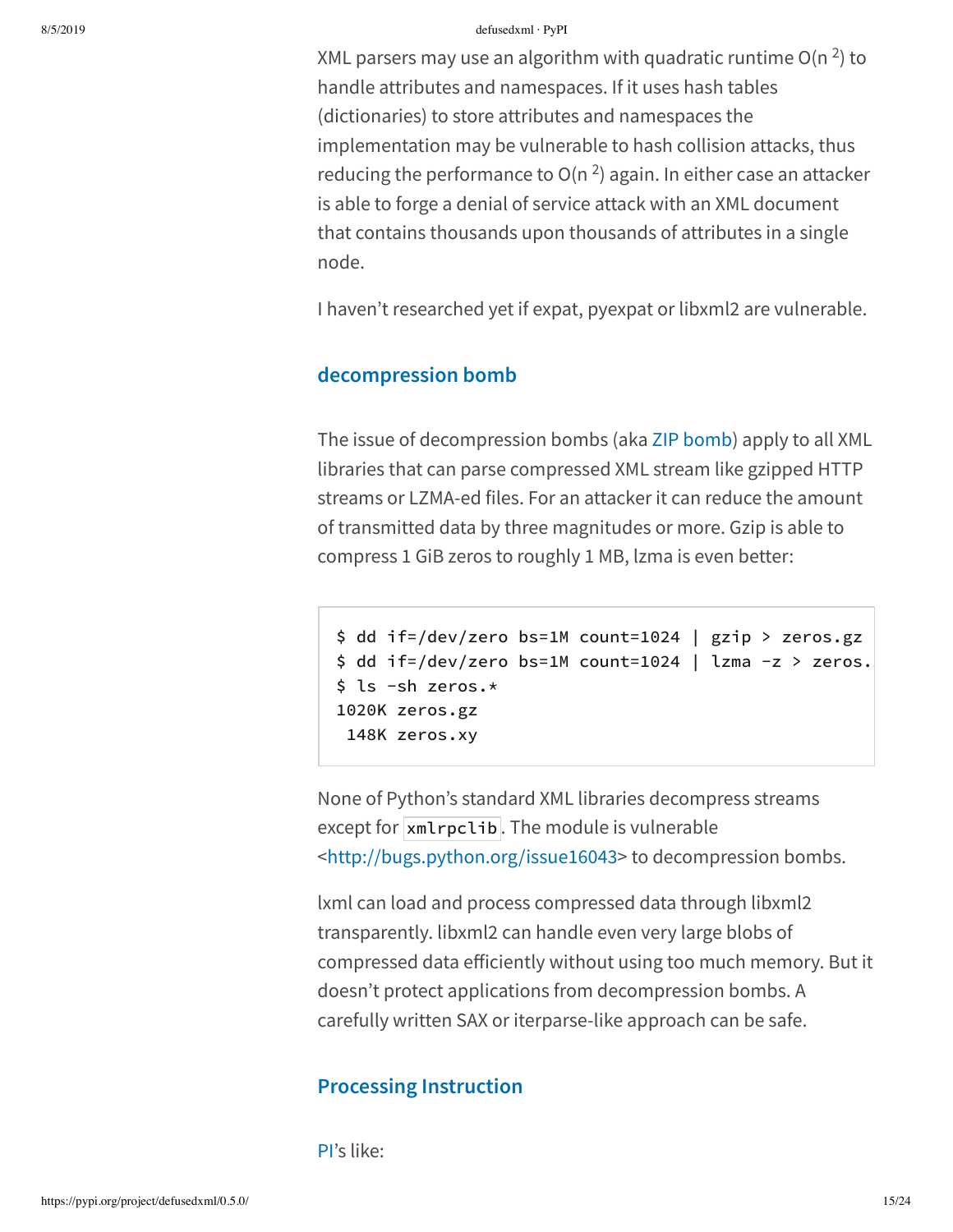### <?xml-stylesheet type="text/xsl" href="style.xsl"?>

may impose more threats for XML processing. It depends if and how a processor handles processing instructions. The issue of URL retrieval with network or local file access apply to processing instructions, too.

### **Other DTD features**

DTD has more features like <! NOTATION>. I haven't researched how these features may be a security threat.

### **XPath**

XPath statements may introduce DoS vulnerabilities. Code should never execute queries from untrusted sources. An attacker may also be able to create a XML document that makes certain XPath queries costly or resource hungry.

### **XPath injection attacks**

XPath injeciton attacks pretty much work like SQL injection attacks. Arguments to XPath queries must be quoted and validated properly, especially when they are taken from the user. The page Avoid the dangers of XPath injection list some ramifications of XPath injections.

Python's standard library doesn't have XPath support. Lxml supports parameterized XPath queries which does proper quoting. You just have to use its xpath() method correctly:

```
# DON'T
>>> tree.xpath("/tag[@id='%s']" % value)
# instead do
>>> tree.xpath("/tag[@id=$tagid]", tagid=name)
```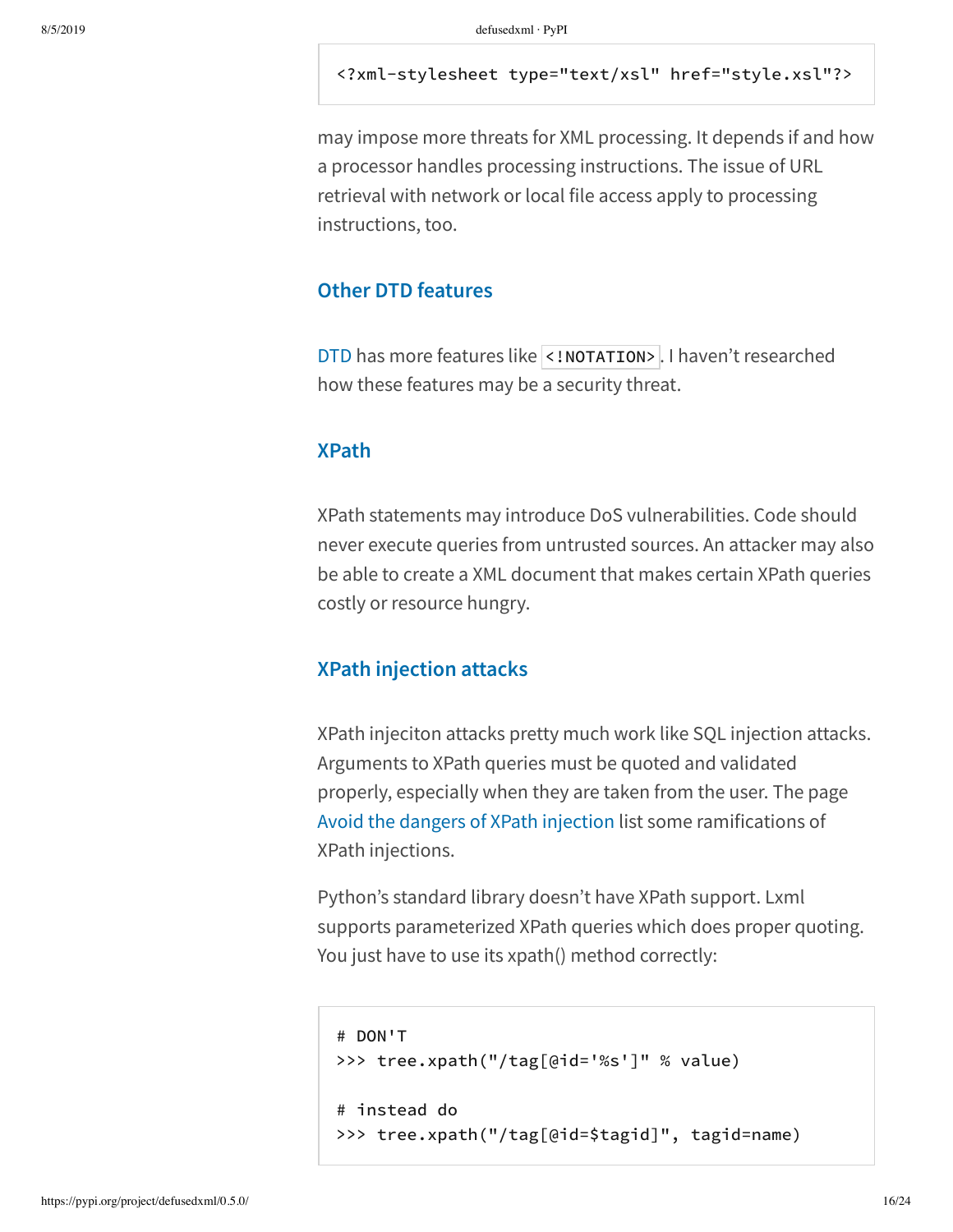### **XInclude**

XML Inclusion is another way to load and include external files:

```
<root xmlns:xi="http://www.w3.org/2001/XInclude">
  <xi:include href="filename.txt" parse="text" />
</root>
```
This feature should be disabled when XML files from an untrusted source are processed. Some Python XML libraries and libxml2 support XInclude but don't have an option to sandbox inclusion and limit it to allowed directories.

## **XMLSchema location**

A validating XML parser may download schema files from the information in a  $xsi:$  schemaLocation attribute.

```
<ead xmlns="urn:isbn:1-931666-22-9"
     xmlns:xsi="http://www.w3.org/2001/XMLSchema-inst
    xsi:schemaLocation="urn:isbn:1-931666-22-9 http:
</ead>
```
## **XSL Transformation**

You should keep in mind that XSLT is a Turing complete language. Never process XSLT code from unknown or untrusted source! XSLT processors may allow you to interact with external resources in ways you can't even imagine. Some processors even support extensions that allow read/write access to file system, access to JRE objects or scripting with Jython.

Example from Attacking XML Security for Xalan-J:

<xsl:stylesheet version="1.0" xmlns:xsl="http://www.w3.org/1999/XSL/Transform"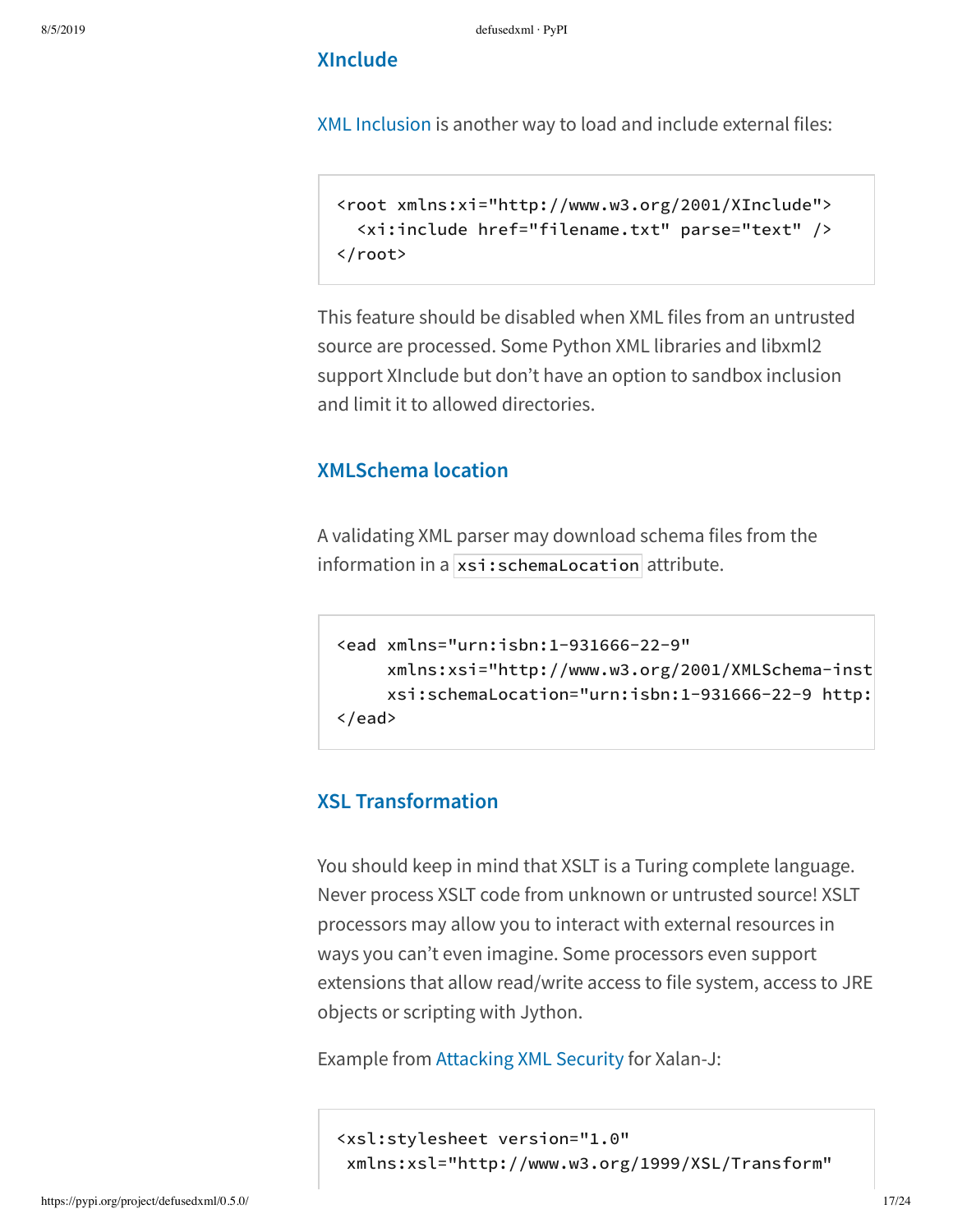```
xmlns:rt="http://xml.apache.org/xalan/java/java.lang
xmlns:ob="http://xml.apache.org/xalan/java/java.lang
exclude-result-prefixes= "rt ob">
<xsl:template match="/">
   <xsl:variable name="runtimeObject" select="rt:getR
   <xsl:variable name="command"
    select="rt:exec($runtimeObject, 'c:\Windows
   <xsl:variable name="commandAsString" select="ob:toS
   <xsl:value-of select="$commandAsString"/>
</xsl:template>
</xsl:stylesheet>
```
# **Related CVEs**

### **CVE-2013-1664**

Unrestricted entity expansion induces DoS vulnerabilities in Python XML libraries (XML bomb)

### **CVE-2013-1665**

External entity expansion in Python XML libraries inflicts potential security flaws and DoS vulnerabilities

# **Other languages / frameworks**

Several other programming languages and frameworks are vulnerable as well. A couple of them are affected by the fact that libxml2 up to 2.9.0 has no protection against quadratic blowup attacks. Most of them have potential dangerous default settings for entity expansion and external entities, too.

## **Perl**

Perl's XML::Simple is vulnerable to quadratic entity expansion and external entity expansion (both local and remote).

## **Ruby**

Ruby's REXML document parser is vulnerable to entity expansion attacks (both quadratic and exponential) but it doesn't do external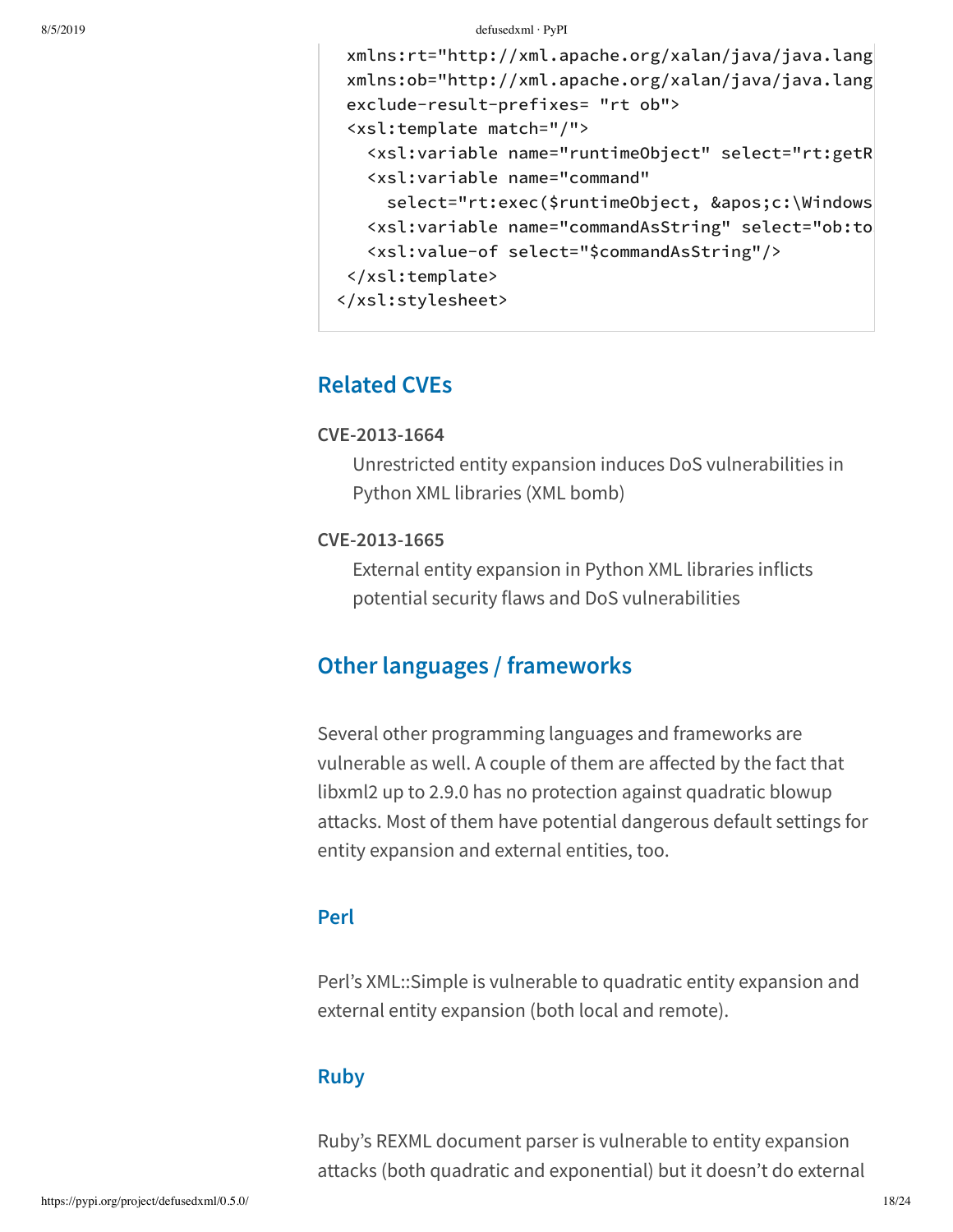entity expansion by default. In order to counteract entity expansion you have to disable the feature:

REXML::Document.entity\_expansion\_limit = 0

libxml-ruby and hpricot don't expand entities in their default configuration.

### **PHP**

PHP's SimpleXML API is vulnerable to quadratic entity expansion and loads entites from local and remote resources. The option LIBXML\_NONET disables network access but still allows local file access. LIBXML\_NOENT seems to have no effect on entity expansion in PHP 5.4.6.

## **C# / .NET / Mono**

Information in XML DoS and Defenses (MSDN) suggest that .NET is vulnerable with its default settings. The article contains code snippets how to create a secure XML reader:

```
XmlReaderSettings settings = new XmlReaderSettings();
settings.ProhibitDtd = false;
settings.MaxCharactersFromEntities = 1024;
settings.XmlResolver = null;
XmlReader reader = XmlReader.Create(stream, settings)
```
### **Java**

Untested. The documentation of Xerces and its Xerces SecurityMananger sounds like Xerces is also vulnerable to billion laugh attacks with its default settings. It also does entity resolving when an  $org.xml.sax.EntityResolver$  is configured. I'm not yet sure about the default setting here.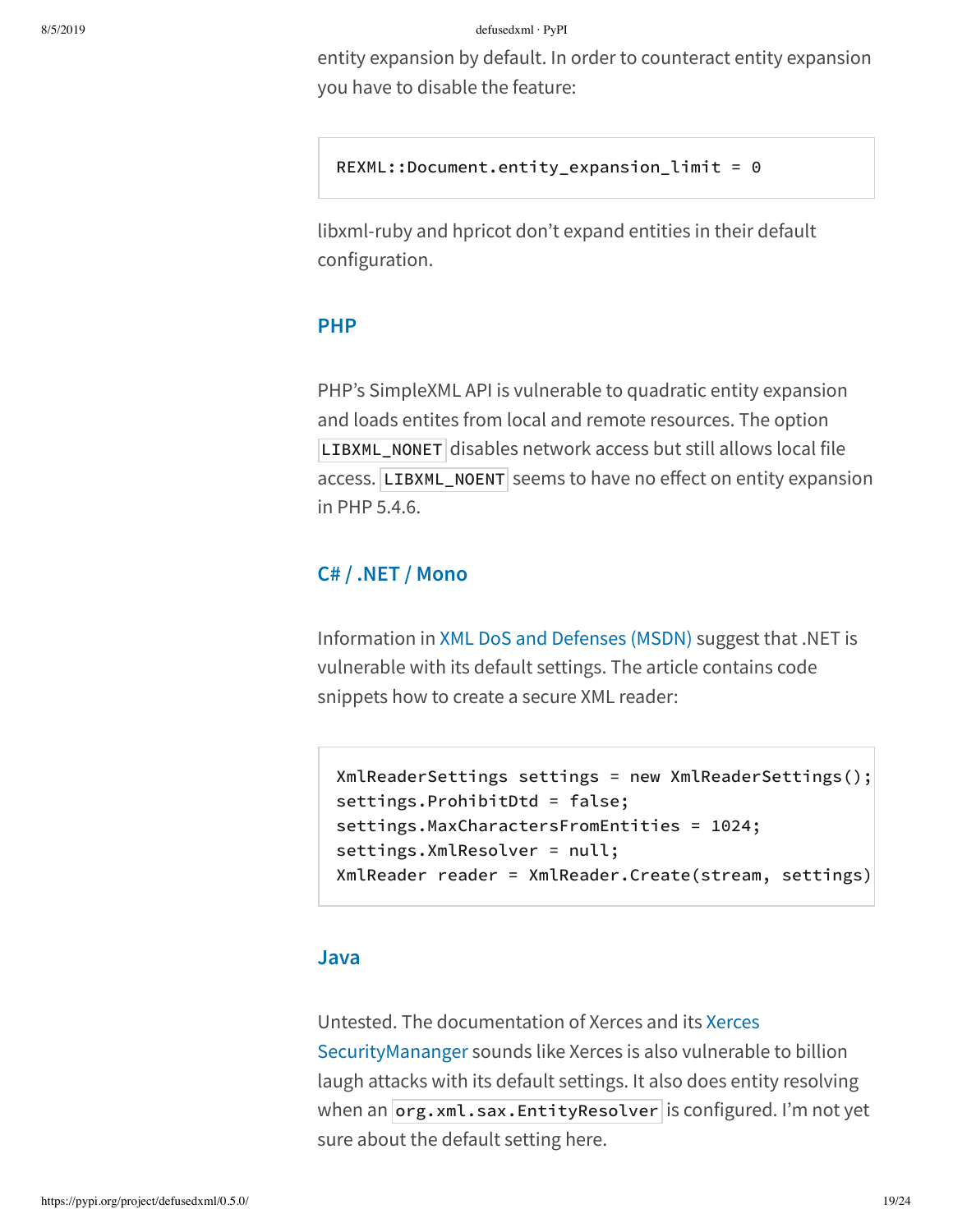Java specialists suggest to have a custom builder factory:

DocumentBuilderFactory builderFactory = DocumentBuild builderFactory.setXIncludeAware(False); builderFactory.setExpandEntityReferences(False); builderFactory.setFeature(XMLConstants.FEATURE\_SECURE\_ # either builderFactory.setFeature("http://apache.org/xml/feat # or if you need DTDs builderFactory.setFeature("http://xml.org/sax/feature builderFactory.setFeature("http://xml.org/sax/feature builderFactory.setFeature("http://apache.org/xml/feat builderFactory.setFeature("http://apache.org/xml/feat

# **TODO**

- DOM: Use xml.dom.xmlbuilder options for entity handling
- SAX: take feature\_external\_ges and feature\_external\_pes (?) into account
- test experimental monkey patching of stdlib modules
- improve documentation

# **License**

Copyright (c) 2013-2017 by Christian Heimes <christian@python.org **⊠**>

Licensed to PSF under a Contributor Agreement.

See http://www.python.org/psf/license for licensing details.

## **Acknowledgements**

**Brett Cannon (Python Core developer)** review and code cleanup

**Antoine Pitrou (Python Core developer)** code review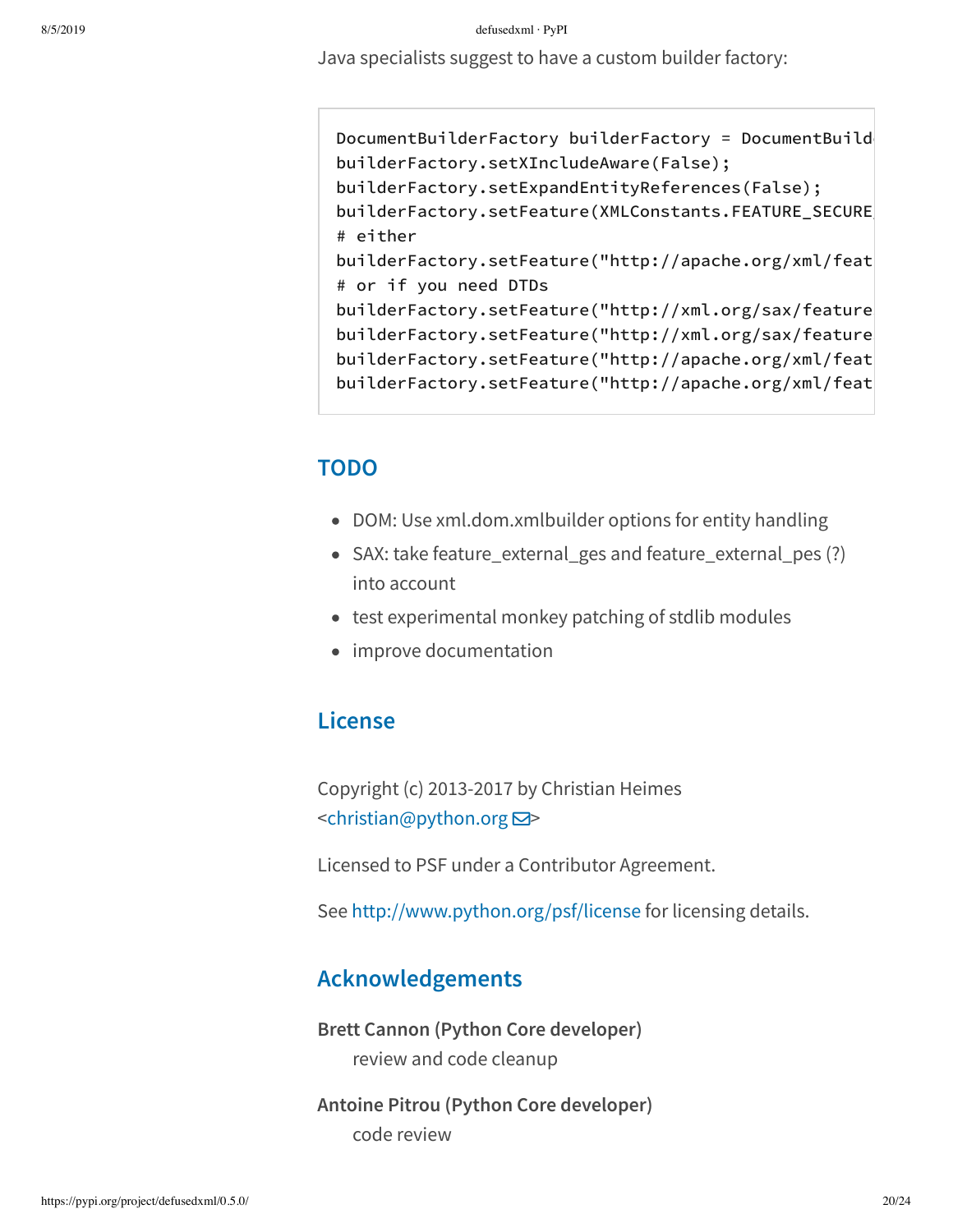## **Aaron Patterson, Ben Murphy and Michael Koziarski (Ruby community)**

Many thanks to Aaron, Ben and Michael from the Ruby community for their report and assistance.

### **Thierry Carrez (OpenStack)**

Many thanks to Thierry for his report to the Python Security Response Team on behalf of the OpenStack security team.

### **Carl Meyer (Django)**

Many thanks to Carl for his report to PSRT on behalf of the Django security team.

### **Daniel Veillard (libxml2)**

Many thanks to Daniel for his insight and assistance with libxml2.

### **semantics GmbH (http://www.semantics.de/)**

Many thanks to my employer semantics for letting me work on the issue during working hours as part of semantics's open source initiative.

# **References**

- XML DoS and Defenses (MSDN)
- Billion Laughs on Wikipedia
- ZIP bomb on Wikipedia
- Configure SAX parsers for secure processing
- Testing for XML Injection

# **Changelog**

## **defusedxml 0.5.0**

*Release date: 07-Feb-2017*

• No changes

### **defusedxml 0.5.0.rc1**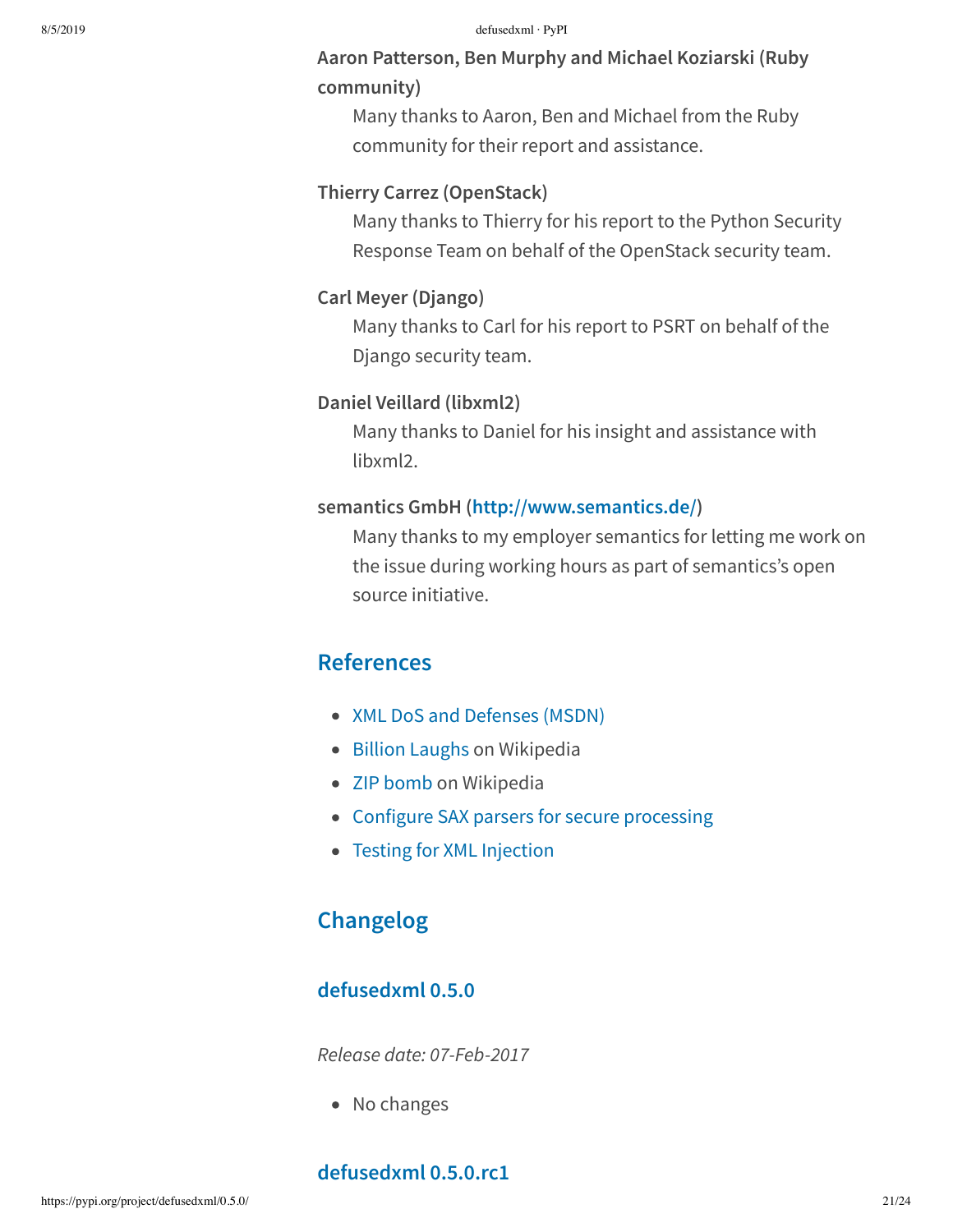*Release date: 28-Jan-2017*

- Add compatibility with Python 3.6
- Drop support for Python 2.6, 3.1, 3.2, 3.3
- Fix lxml tests (XMLSyntaxError: Detected an entity reference loop)

## **defusedxml 0.4.1**

*Release date: 28-Mar-2013*

- Add more demo exploits, e.g. python\_external.py and Xalan XSLT demos.
- Improved documentation.

## **defusedxml 0.4**

*Release date: 25-Feb-2013*

- As per http://seclists.org/oss-sec/2013/q1/340 please REJECT CVE-2013-0278, CVE-2013-0279 and CVE-2013-0280 and use CVE-2013-1664, CVE-2013-1665 for OpenStack/etc.
- Add missing parser\_list argument to sax.make\_parser(). The argument is ignored, though. (thanks to Florian Apolloner)
- Add demo exploit for external entity attack on Python's SAX parser, XML-RPC and WebDAV.

## **defusedxml 0.3**

*Release date: 19-Feb-2013*

• Improve documentation

## **defusedxml 0.2**

*Release date: 15-Feb-2013*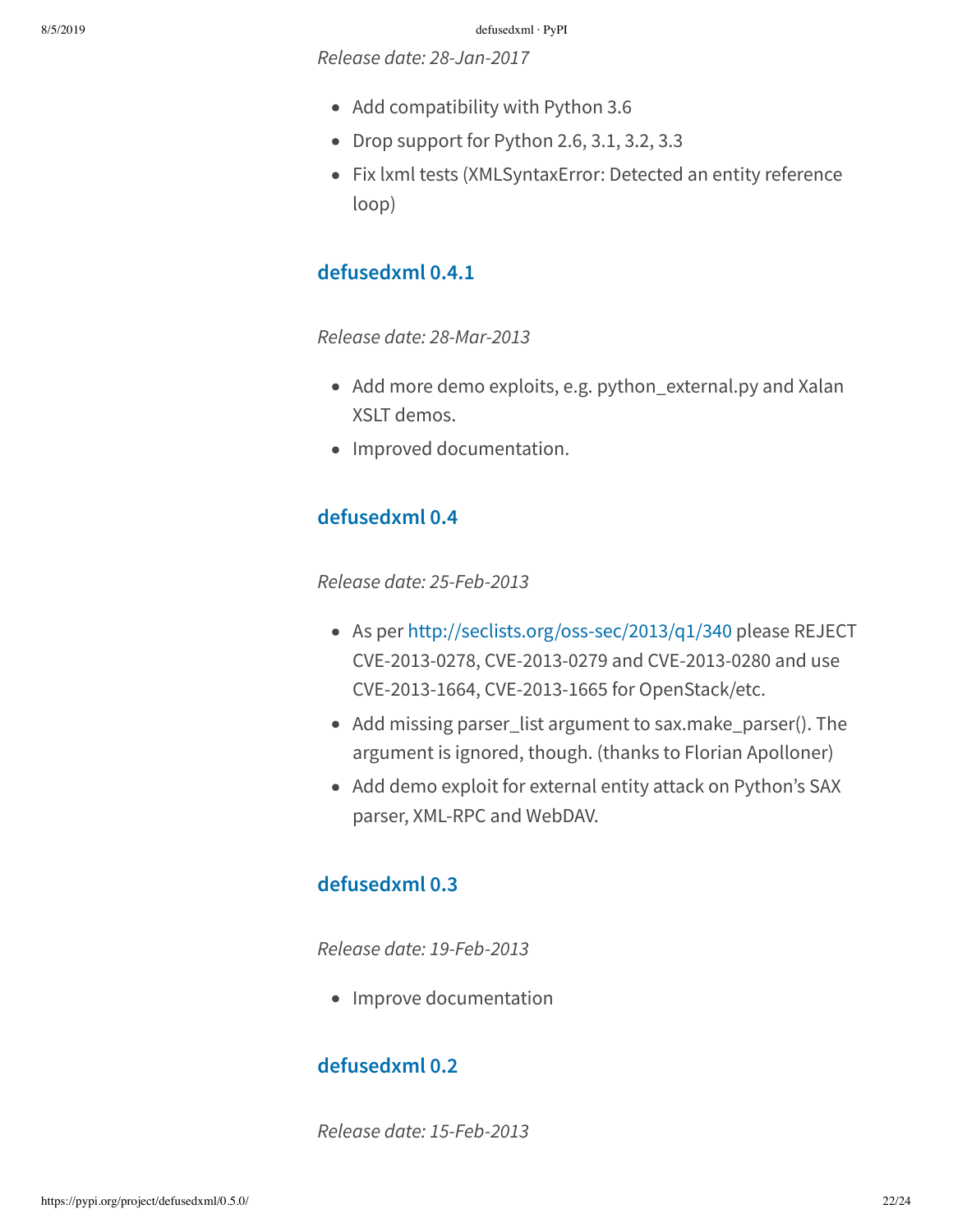- Rename ExternalEntitiesForbidden to ExternalReferenceForbidden
- Rename defusedxml.lxml.check\_dtd() to check\_docinfo()
- Unify argument names in callbacks
- Add arguments and formatted representation to exceptions
- Add forbid\_external argument to all functions and classs
- More tests
- LOTS of documentation
- Add example code for other languages (Ruby, Perl, PHP) and parsers (Genshi)
- Add protection against XML and gzip attacks to xmlrpclib

## **defusedxml 0.1**

*Release date: 08-Feb-2013*

• Initial and internal release for PSRT review



# **About PyPI**

Installing packages Uploading packages User guide<sup>T</sup> FAQs

**Help**

PyPI on Twitter<sup>7</sup> Infrastructure dashboard Package index name retention 口 Our sponsors

# **Contributing to PyPI**

Bugs and feedback Contribute on GitHub<sup>C</sup>

# **Using PyPI**

Code of conduct<sup>™</sup> Report security issue